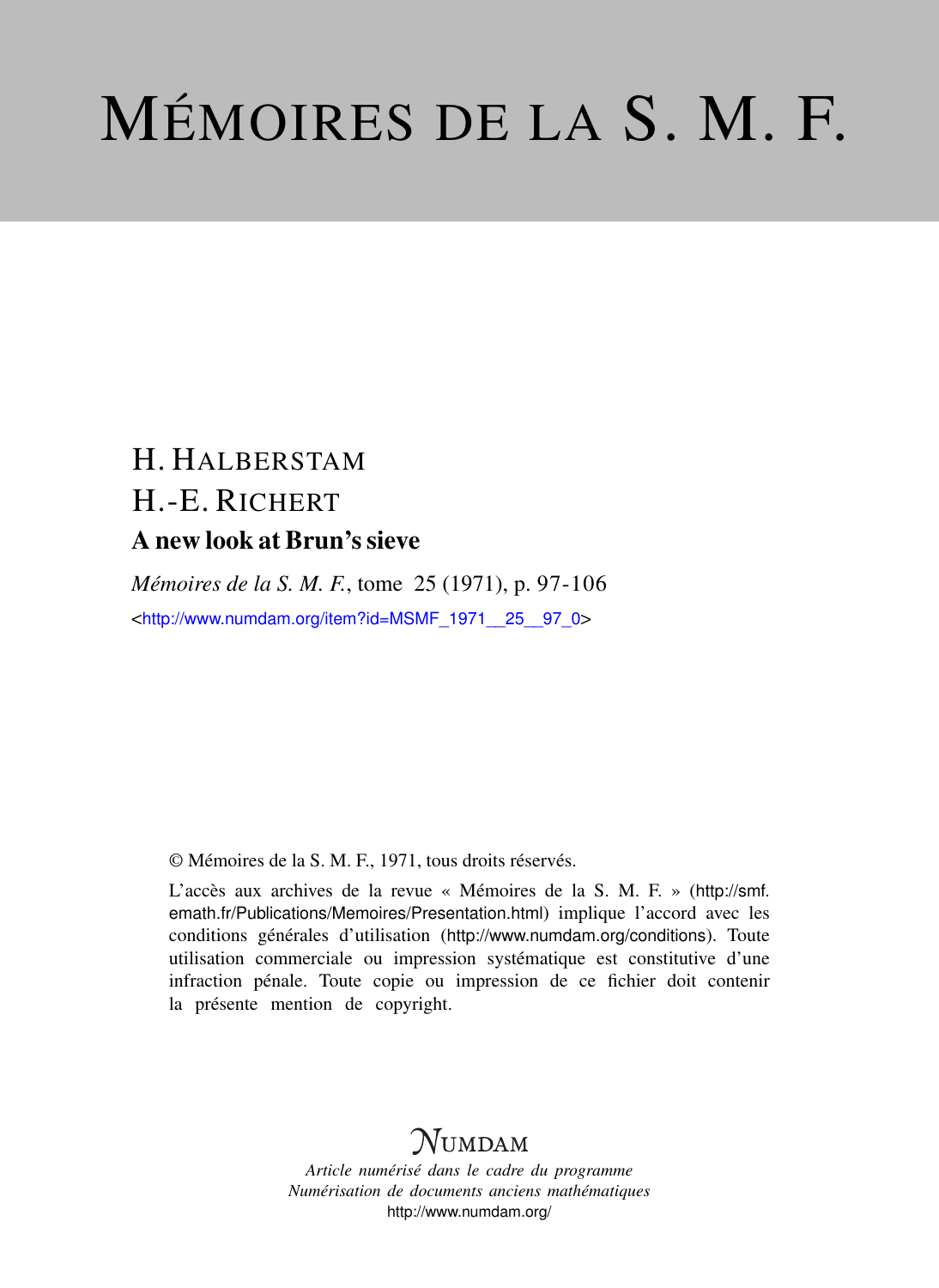Colloque Th. Nombres [1969, Bordeaux] Bull. Soc. math. France, Memoire 25, 19T1, P- 9T a 106

A NEW LOOK AT BRUN'S SIEVE

by

H. HALBERSTAM (Joint work with H.-E. RICHERT)

 $-1 - 1 - 1 -$ 

1. - Let  $G$  be a sequence of (not necessarily distinct) integers, and let  $P$  be a set of primes. The aim of any 'small' sieve method is to estimate the sifting function

 $S(G, P, z) := |{ a : a \in \mathcal{A} , (a, P(z)) = 1} |$ 

where  $z \ge 2$ ,

$$
P(z) = \prod_{\substack{p \in P \\ p < z}} p ,
$$

and  $| \n\begin{bmatrix} \n\end{bmatrix}$  denotes the cardinality of the set  $\begin{bmatrix} \n\end{bmatrix}$ . In order to make progress we require some information about the distribution of  $\alpha$  in certain arithmetic progressions; to this end we postulate the existence of a real number  $X \geq 1$  and a non-negative multiplicative function w such that

(i) 
$$
\omega(p) = 0
$$
 if  $p \notin \mathbb{P}$ 

\n(ii) the 'remainders'  $R_d := \sum_{\substack{a \in \mathbb{C} \\ a \equiv 0 \mod d}} 1 - \frac{\omega(d)}{d} X$   $(\mu(d) \neq 0, d | P(\alpha))$ 

are small (perhaps only on average) ; note that  $R_1 = |0| -X$ , so that X is seen to be a convenient approximation to the number of elements in  $\alpha$ .

Let

$$
W(z) = \prod_{p < z} (1 - \frac{\omega(p)}{p})
$$

on probabilistic grounds we expect  $XW(z)$  to give the true order of magnitude of  $S(\mathcal{A}, \mathcal{P}, z)$  . Indeed, we have easily that

$$
S(\mathcal{Q}; \mathcal{P}, z) = \sum_{a \in \mathcal{Q}} \sum_{d \mid (a, p(z))} \mu(d) = XW(z) + \sum_{d \mid p(z)} \mu(d) R_d ,
$$

and if we now assume, as we shall do throughout, that

*\** This lecture will appear, in expanded form, in a forthcoming book by Halberstam and Richert on Sieve Methods (Makham, Chicago).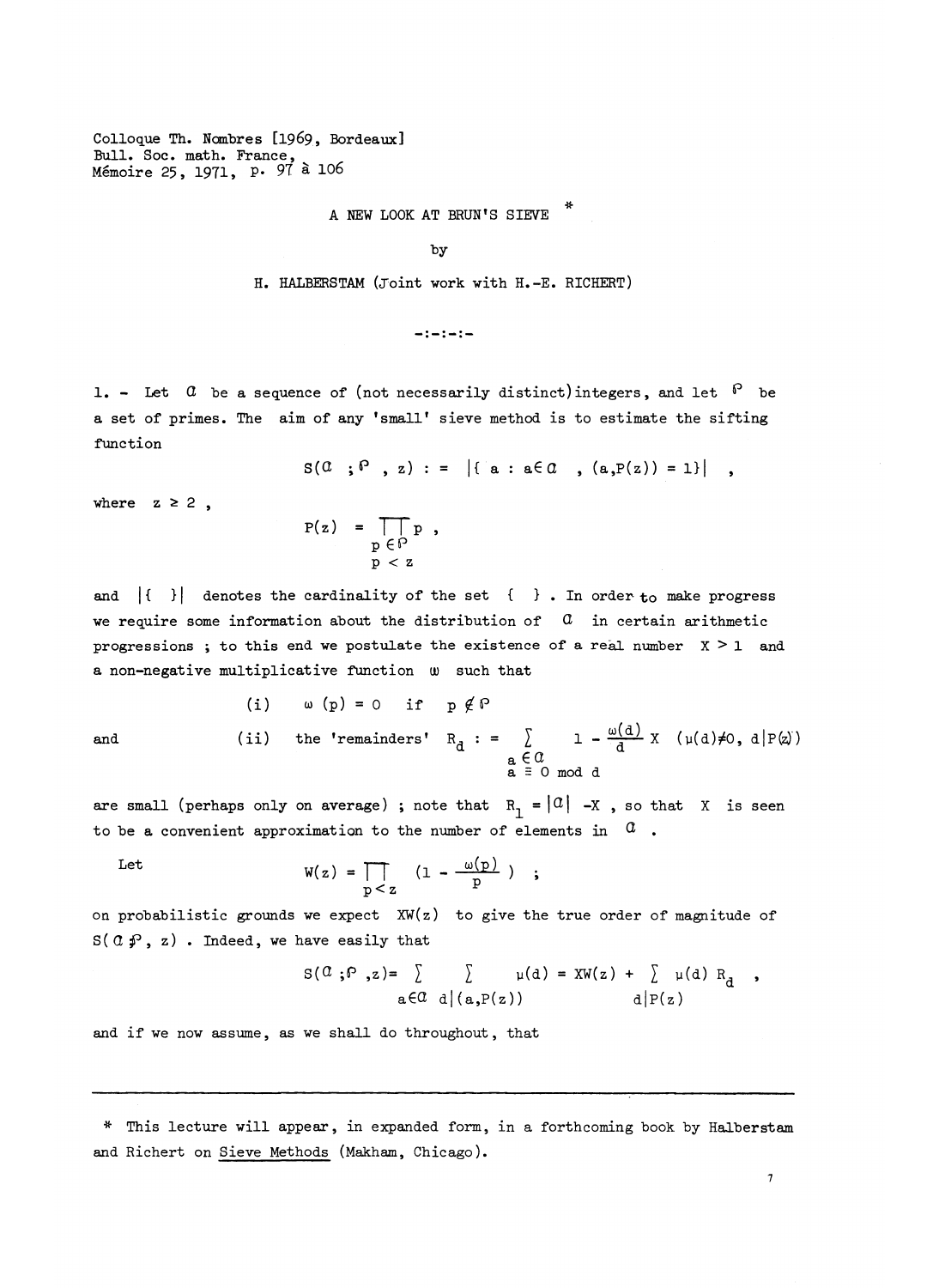$$
(\Omega) \qquad \qquad \omega(P) \leq A \qquad \text{for some constant} \qquad A \geq 1,
$$

and.

$$
|P_{d}| \leq \omega(d) \qquad \text{if} \quad d|P(z) ,
$$

then

(1.1) 
$$
S(\alpha; \rho, z) = XW(z) + O((A+1)^{\pi(z)})
$$
.

It is clear that (l.l) gives an asymptotic formula, or an acceptable estimate, for  $S(0; i^p, z)$  only if z is about of order log X; (1.1) is therefore generally far too weak to be of much use. The first principal result we wish to describe here is the following powerful extension of  $(1.1)$ :

THEOREM 1. Suppose that (2) and (R) hold, and suppose also that  
\n
$$
\frac{\omega(p)}{p} \leq 1 - \frac{1}{A_1}
$$
 for some constant  $A_1 \geq 1$ .  
\nIf U = log X / log z and X<sup>2</sup> z, then

$$
S(\,a\,;\,P\, ,z\,) = \text{XW}(z)\{1+0(e^{-u(\log u - \log\log 3u - \log Ae^2)}) + 0(e^{-\sqrt{\log X}})\}.
$$

Theorem  $1$  is of a kind known as a 'fundamental lemma'; it is important in the study of additive functions (see [l] , lemma *l.k* for a weaker result of this kind) and also in the theory of representations by 'quasi-primes' (numbers free of small prime factors) (see e.g. *\\_2~\* ).

Special interest attaches to Theorem 1 in respect of the first error term. Levin [3] pointed out in 1965 that Selberg's sieve method is not capable of yielding a result of this degree of precision ; and he went on to suggest that, by constrast. Theorem 1 could be derived by means of certain elaborate extensions of Brun's sieve (attributed by Levin to Buchstab but not traceable in this form by us). In fact, we can show that Theorem 1 follows from the simpler Rademacher  $\lceil 4 \rceil$ -Tartakovskij [5] formulation of the Brun method; moreover, by formalizing Brun's ideas along lines suggested by Levin, we are able to give a surprisingly simple account of the Brun method, leading to theorem 2 below. Theorem 1 then follows by easy stages from Theorem 2.

Seen in this new light, Brun's method appears far from exhausted and may well lead to further developments.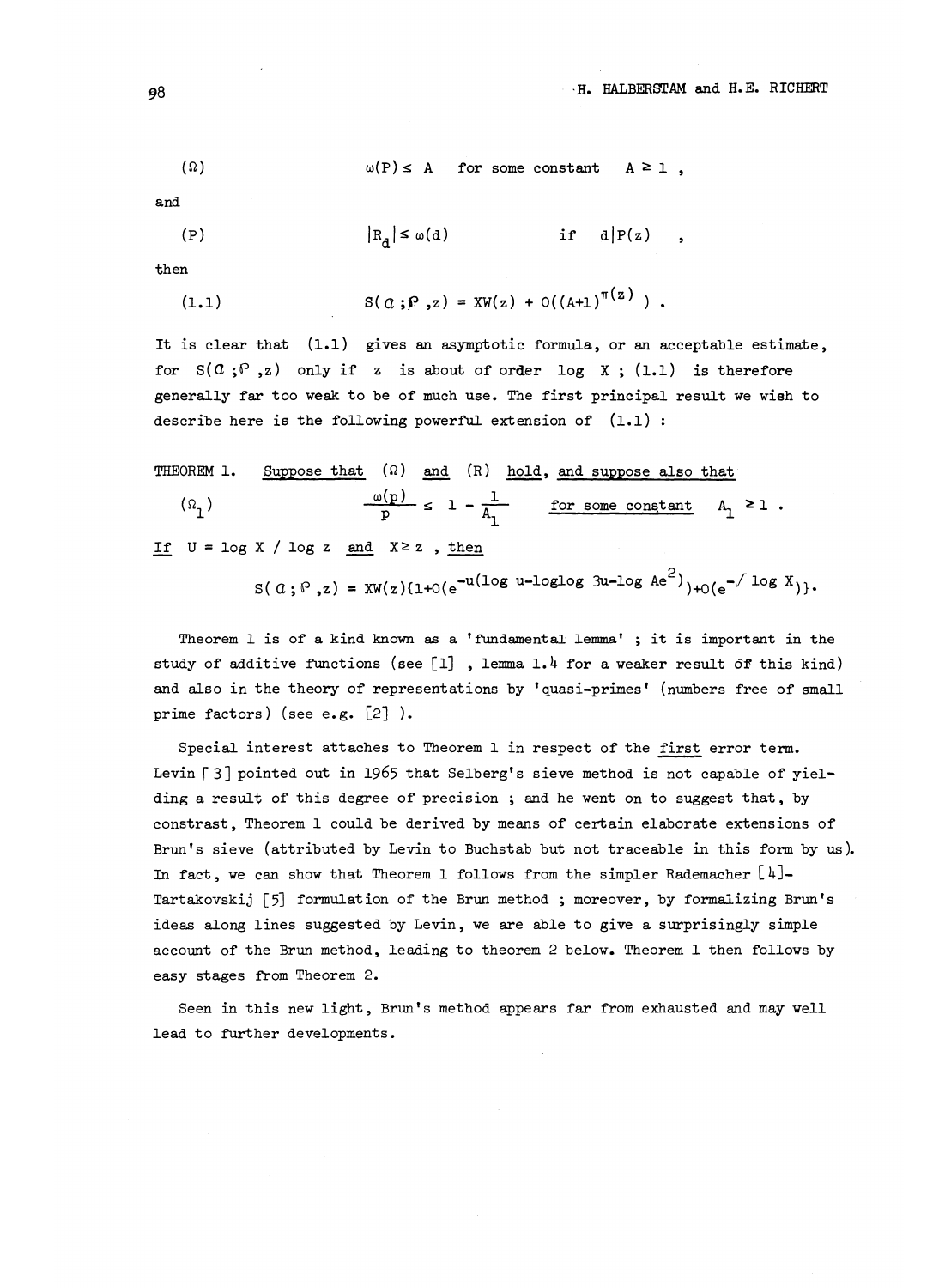THEOREM 2. Suppose that  $(\Omega)$ ,  $(\Omega_1)$  and  $(R)$  hold. Let b be a positive integer and  $\lambda$  any positive real number satisfying

$$
(1.2) \t\t \lambda e^{1+\lambda} < 1.
$$

(1.2) 
$$
\lambda e^{1+\lambda} < 1
$$
.  
Then  
 $S(a; P, z) \leq XW(z) \{1+2\lambda^{2b+1} \frac{e^{2\lambda}}{1+\lambda^2 e^{2+2\lambda}}\} + o\left(z^{2b+\frac{2.01}{e^{2\lambda/A}-1}}\right)$ 

and  
\n
$$
3(a; p, z) \geq \text{XW}(z) \{1 - 2\lambda^{2b} \frac{e^{2\lambda}}{1 + \lambda^{2} e^{2 + 2\lambda}}\} + o\left(z^{2b - 1 + \frac{2 \cdot 01}{e^{\lambda/A}}}\right).
$$

The conditions  $(\Omega)$  and  $(R)$  could be weakened, without introducing new difficulties ; however, they cover a great many interesting problems, and we have considered it appropriate in this exposition to keep things simple. To illustrate the quality of Theorem 2 we indicate briefly how to prove that

there exist infinitely many integers n such that both n and n+2 have at most 7 prime factors.

(Of course, more elaborate or deeper methods give much better results - see e.g.  $[6]$  or  $[7]$ ).

We take  $\alpha = \{n(n+2) : n \le x\}$  and  $\beta$  the set of all primes. We may choose  $X = x$  $\omega(2) = 1$  and  $\omega(p) = 2$  for  $p > 2$ , so that (R) is satisfied as well as ( $\Omega$ ) with  $A = 2$  and  $(\Omega_1)$  with  $A_1 = 3$ . It is easy to deduce from  $(\Omega)$  and  $(\Omega_1)$ that  $1/W(z)$   $\leq$   $\log^2 z$  and it follows from Theorem 2 (with b = l) that

$$
S(a; p, z) \geq \frac{x}{2} \prod_{2 < p < z} (1 \frac{2}{p}) \{1 - \frac{2\lambda^2 e^{2\lambda}}{1 - \lambda^2 e^{2 + 2\lambda}} + o\left(x^{-1} z \frac{1 + \frac{2 \cdot 01}{e^{\lambda} - 1}}{\lambda^2 e^{2}}\right)\}.
$$

Constants  $\lambda$  and u can be found to satisfy

n be found to satisfy  
\n
$$
1 - \frac{2\lambda^2 e^{2\lambda}}{1 - \lambda^2 e^{2 + 2\lambda}} > 0 \quad \text{and} \quad 1 + \frac{2.01}{e^{\lambda} - 1} < u < 8
$$

and we put  $z = x^{1/u}$ . Then  $S( 0; \rho, x^{1/u})$  tends to infinity as  $x \rightarrow \infty$ ; in other words, the number of  $n \le x$  for which both n and  $n+2$  have all their prime factors  $>$  x<sup>1/u</sup> tends to infinity with x. Hence each of n, n+2 has at most u < 8 prime factors, i.e. at most 7, infinitely often.

Another very simple application of (the upper bound in Theorem 2 (again with  $b = 1$ ) gives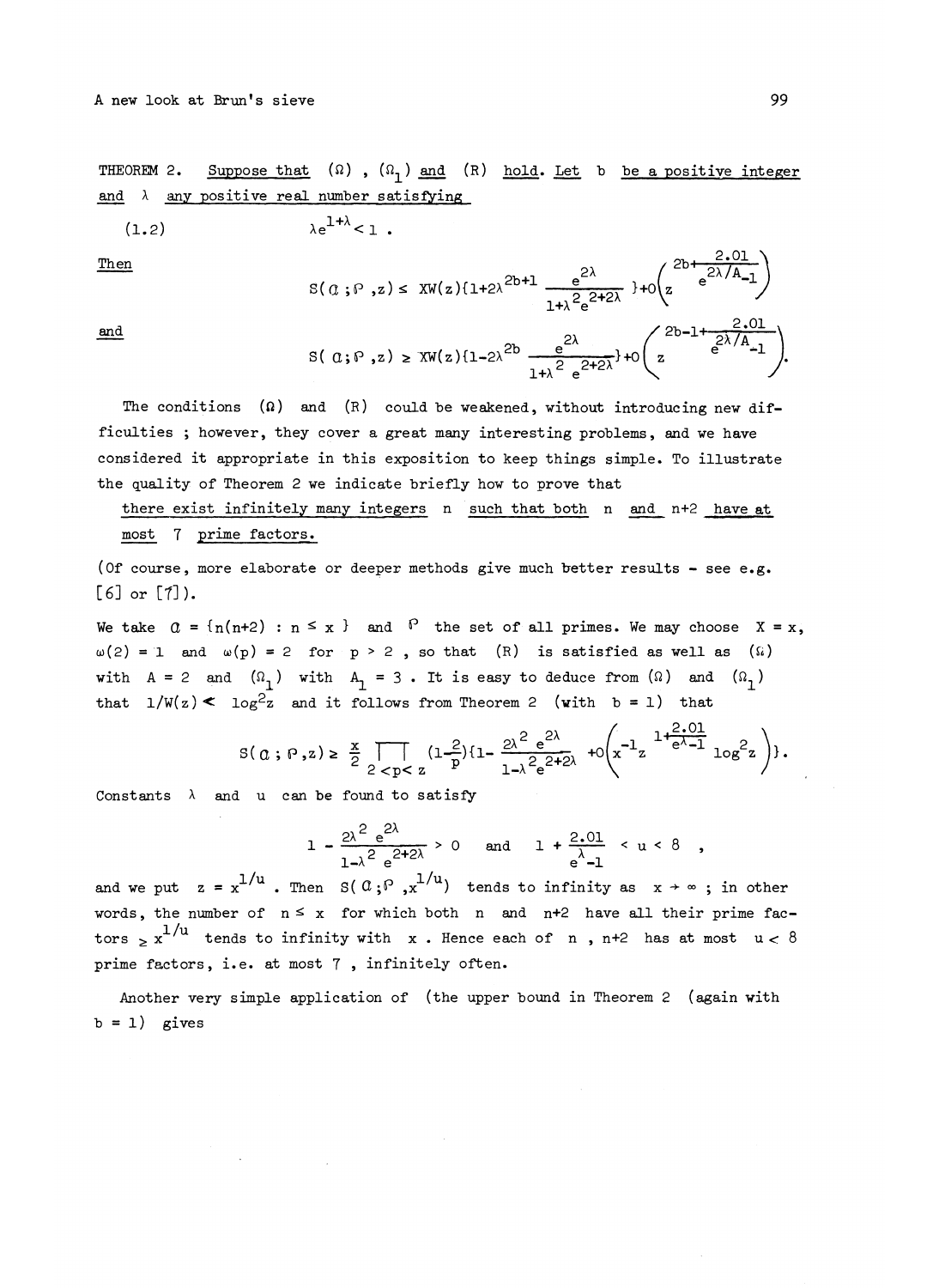THEOREM 3. Suppose that  $(\Omega)$ ,  $(\Omega_1)$  and  $(R)$  hold. For any positive number  $\mu$ ,  $S( \alpha; P, z) = O(XW(z))$  if  $z \leq X^{\mu}$ 

and

$$
s(\alpha; \rho, z) = o(xw(x)) \text{ if } z \geq x^{1/\mu} ,
$$

where the constants implied by the  $0$ -symbols may depend on  $\mu$ .

Upper estimates of this kind are frequently used in arithmetical investigations, and whenever one meets the phrase " ... by Brun's sieve it follows ... " in the literature, an appeal to Theorem 3 will generally justify the claim.

We shall not prove Theorem 1 in detail. In view of Theorem 3 we may clearly suppose that u is large; and a careful computation shows that the choices

and a careful computation shows that the choices  
\n
$$
b = \left[\frac{u}{2} - \frac{u}{\log u}\right], \quad \lambda = \frac{A \log u}{u} \quad \text{if} \quad \log z \ge 2 \log^2 u,
$$
\n
$$
b = \left[\frac{u}{4}\right] \quad , \quad \lambda = \frac{4A}{u} \quad \text{if} \quad \log z < 2 \log^2 u
$$

in Theorem 2 lead to Theorem 1.

2. - It remains to prove Theorem 2. In view of  $(1.1)$  we may suppose throughout that z is sufficiently large.

Let  $x_1$  and  $x_2$  be arithmetical functions, taking the values 0 and 1 only, on the set of positive divisors of  $P(z)$ , such that for  $v = 1$  and 2

$$
(2.1) \t\t xv (1) = 1,
$$

(2.2)  $\chi_{\gamma}$  (d) = 1 implies  $\chi_{\gamma}(t) = 1$  for all t|d

(2.3) 
$$
\chi_{v}(t) = 1
$$
,  $\mu(t) = (-1)^{v} \text{ imply } \chi_{v}(pt) = 1$  for all

 $p \leq q(t)$ ,  $p|P(z)$ , where, if  $n > 1$ ,  $q(n)$  is the least prime factor of  $n$ , and  $q(1) = \infty$ . Taking  $t = 1$  in (2.3) (and therefore  $\nu = 2$ ) shows that (2.3) incorporates the special condition<br>
(2.4)  $\chi_2(p) = 1$  for all  $p|P(z)$ .

$$
\chi_0(p) = 1 \quad \text{for all} \quad p|P(z).
$$

It is clear that we may think of  $x_1$ ,  $x_2$  as characteristic functions of two sets  $\mathcal{P}_1$ ,  $\mathcal{P}_2$  of divisors of P(z), but it turns out to be much more efficient to work directly with  $x_1$  and  $x_2$  rather than through the structures of  $\theta_1$  and  $\theta_2$ . Qe record the following, virtually obvious, identity.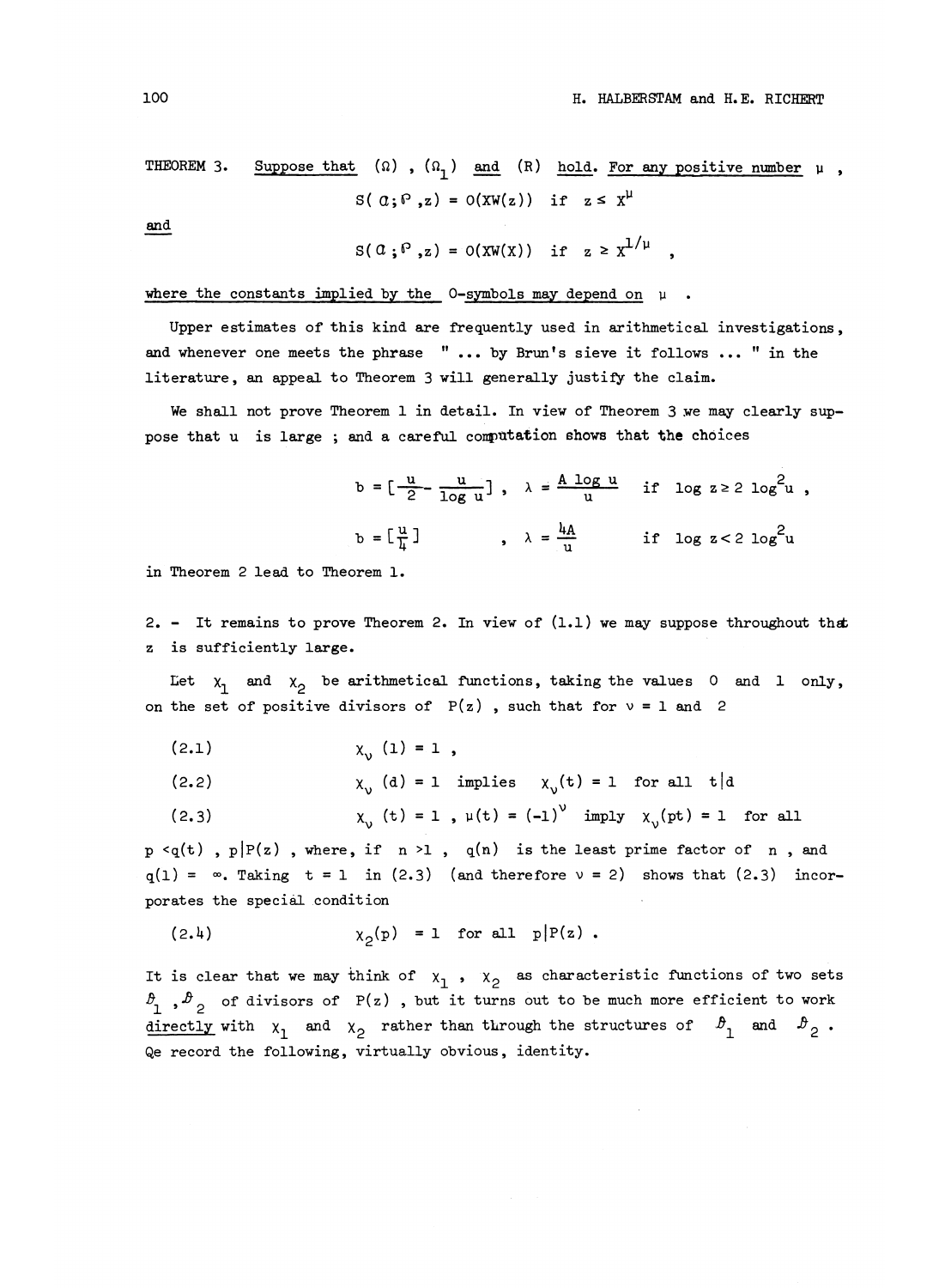LEMMA 1. If  $pt|P(z)$ ,  $p < q(t)$ , then

$$
\chi_{v}(t) - \chi_{v}(pt) = (-1)^{v-1} \mu(t) \chi_{v}(t) \{1 - \chi_{v}(pt)\} \quad (v = 1, 2).
$$

Proof. Both sides vanish if  $\chi_{v}(t) = \chi_{v}(pt)$ , and by (2.2) this is always the case if  $x_0$ (pt) = 1. Hence we may suppose that  $x_0$ (pt) = 0,  $x_0$ (t) = 1. Then, by (2.3),  $\mu(t) = (-1)^{v-1}$ , and so both sides are equal to 1.

The relevance of the functions  $x_1$  and  $x_2$  is embodied in the next Lemma.

LEMMA 2. For each  $n|P(z)$ , define

$$
\tau_{\nu}(n) = \sum_{\substack{\alpha \mid n}} \mu(d) \chi_{\nu}(d) \qquad (\nu = 1, 2) ;
$$

then  $t_1$  (1) = 1 =  $\tau_2(1)$ , and

$$
\tau_2(n) \leq \sum_{d \mid n} \mu(d) \leq \tau_1(n) \quad \text{for all} \quad n | P(z) .
$$

Proof. If  $n = 1$  the result is obvious from (2.1). Suppose then that  $n > 1$ , in •which case we have to show that

(2.5) 
$$
(-1)^{v} \tau_{v}(n) \le 0
$$
 if  $n > 1$ ,  $n|P(z) \ (v = 1,2)$ .  
But then if  $q(n) = p$  and  $n = pm$ , so that  $p < q(t)$  for every  $t|m$ , we have

$$
\tau_{v}(n) = \sum \{ \mu(t) \chi_{v}(t) + \mu(pt) \chi_{v}(pt) \} = \sum \mu(t) \{\chi_{v}(t) - \chi_{v}(pt) \}
$$
  
\n
$$
t | m \qquad t | m
$$
  
\n
$$
= (-1)^{v-1} \sum \chi_{v}(t) \{1 - \chi_{v}(pt) \}
$$
  
\n
$$
t | m
$$

by Lemma 1 ; and (2.5) follows at once.

We are now in a position to begin the argument. We have, by lemma 2,

$$
(-1)^{v}S(\alpha; P, z) = \sum (-1)^{v} \sum \mu(d) \geq \sum (-1)^{v} \tau_{v}((a, P(z)))
$$
  
\n
$$
a \in \alpha \quad d | (a, P(z)) \quad a \in \alpha
$$
  
\n
$$
= (-1)^{v}X \sum \frac{\mu(d) \chi_{v}(d)}{d} \omega(d) +
$$
  
\n
$$
d | P(z)
$$
  
\n
$$
+ (-1)^{v} \sum \mu(d) \chi_{v}(d) R_{d}
$$
  
\n
$$
d | P(z)
$$
  
\n
$$
\geq (-1)^{v} X L_{v}(z) - \sum \chi_{v}(d) \omega(d) (v=1, 2)
$$
  
\n
$$
d | P(z)
$$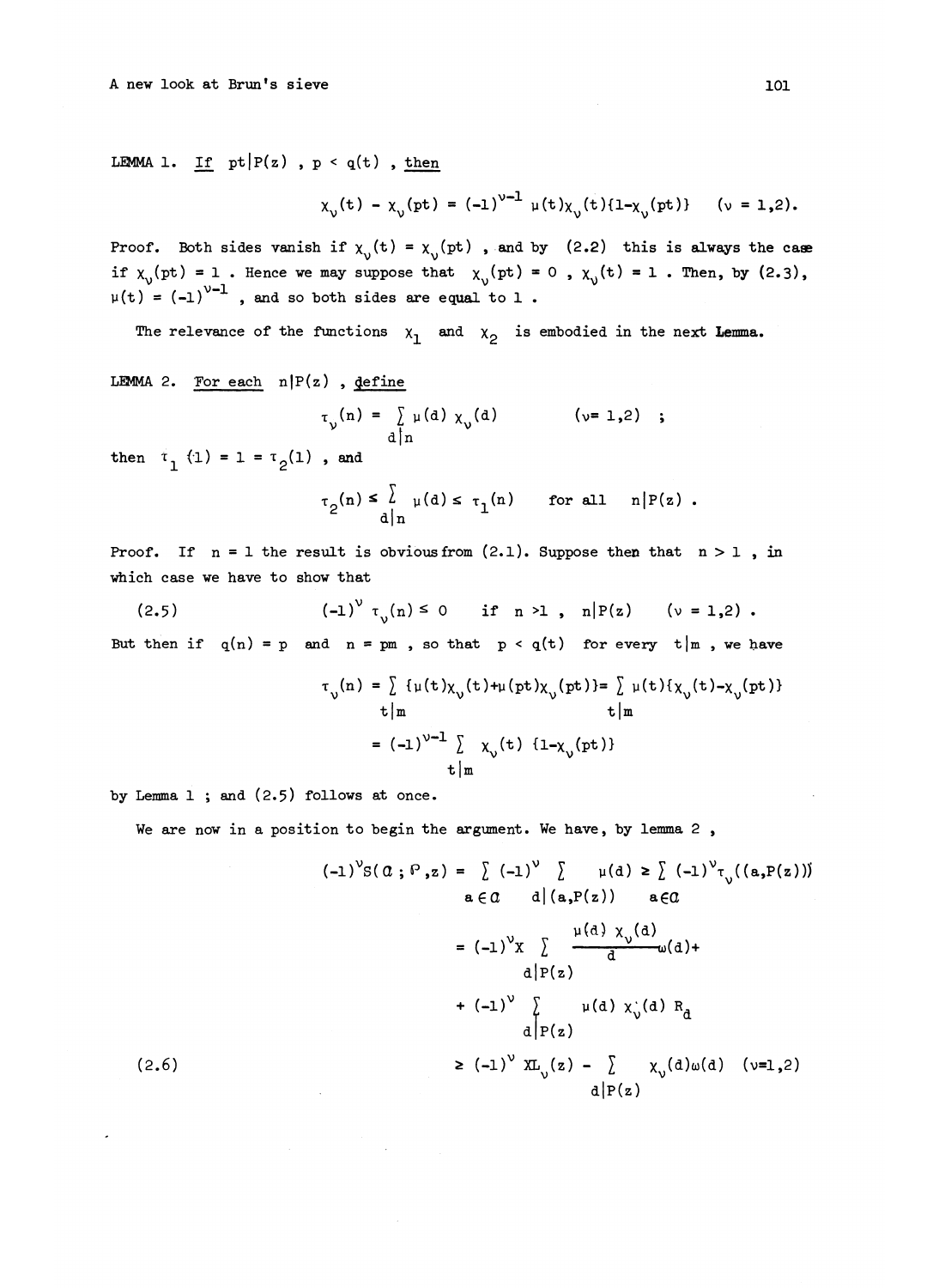using  $(R)$ , where

ng (R), where  
(2.7) 
$$
L_y(z) = \sum_{d|P(z)} \mu(d) \chi_y(d) \frac{\omega(d)}{d}
$$
 (*y* = 1,2).

Our aim must be to construct  $X_1, X_2$  consistently with conditions (2.1), (2.2) and (2.3) so that the remainder terms

(2.8) 
$$
\sum_{d|P(z)} x_{v}(d) \omega(d) \qquad (v = 1,2)
$$

in (2.6) are small while  $L_1(z)$  is, for each of  $\nu = 1$  and  $\nu = 2$ , bounded above and below by a constant positive multiple of  $W(z)$ . We note that  $L(z) = W(z)$  if  $\chi_{\alpha}(d) = 1$  for every divisor d of P(z). The connection between L<sub>1</sub>(z) and W(z ) **emerge** very clearly in the following identity.

LEMMA 3. Let  $p^+$  denote the successor of p in  $\lvert P \rvert$ , and write

$$
P(u,v) = \prod_{\substack{u \leq p < v \\ p \in P}} p = P(v) / P(u) .
$$

Then, for  $v = 1$  and 2,

$$
L_{v}(z) = W(z) \{1+(-1)^{v-1}\}\n\begin{cases}\n\frac{\omega(p)}{p} \frac{W(p)}{W(z)} & \text{if } x_{v}(t) \{1-x_{v}(pt)\} \frac{\omega(t)}{t} \}, \\
p & \text{if } |P(p^{+}, z)|\n\end{cases}
$$

Proof. We substitute the (obvious) relation

$$
\chi_{v}(d) = 1 - \sum_{p|d} {\{\chi_{v}((d, P(p^{+}, z))) - \chi_{v}((d, P(p, z)))\} (d|P(z))}
$$

in (2.7) , so that

7) , so that  
\n
$$
L_y(z) = \int_{d|P(z)} (\mu(d) + \int_{P} \mu(\frac{d}{p}) \{ \chi_y((d,P(p^+,z))) - \chi_y((d,P(p,z)))) \} \frac{\omega(d)}{d} ;
$$

and if we now write 
$$
d = \delta p(w)
$$
,  $t|P(p^+,z)|$ , we obtain  
\n
$$
L_v(z) = W(z) + \sum_{p \leq z} \frac{\omega(p)}{\delta} \sum_{\substack{\beta \in \mathbb{N} \\ p \text{ (}p \text{ (}p \text{ (}p \text{ (}p \text{ (}p \text{ (}p \text{ (}p \text{ (}p \text{ (}p \text{ (}p \text{ (}p \text{ (}p \text{ (}p \text{ (}p \text{ (}p \text{ (}p \text{ (}p \text{ (}p \text{ (}p \text{ (}p \text{ (}p \text{ (}p \text{ (}p \text{ (}p \text{ (}p \text{ (}p \text{ (}p \text{ (}p \text{ (}p \text{ (}p \text{ (}p \text{ (}p \text{ (}p \text{ (}p \text{ (}p \text{ (}p \text{ (}p \text{ (}p \text{ (}p \text{ (}p \text{ (}p \text{ (}p \text{ (}p \text{ (}p \text{ (}p \text{ (}p \text{ (}p \text{ (}p \text{ (}p \text{ (}p \text{ (}p \text{ (}p \text{ (}p \text{ (}p \text{ (}p \text{ (}p \text{ (}p \text{ (}p \text{ (}p \text{ (}p \text{ (}p \text{ (}p \text{ (}p \text{ (}p \text{ (}p \text{ (}p \text{ (}p \text{ (}p \text{ (}p \text{ (}p \text{ (}p \text{ (}p \text{ (}p \text{ (}p \text{ (}p \text{ (}p \text{ (}p \text{ (}p \text{ (}p \text{ (}p \text{ (}p \text{ (}p \text{ (}p \text{ (}p \text{ (}p \text{ (}p \text{ (}p \text{ (}p \text{ (}p \text{ (}p \text{ (}p \text{ (}p \text{ (}p \text{ (}p \text{ (}p \text{ (}p \text{ (}p \text{ (}p \text{ (}p \text{ (}p \text{ (}p \text{ (}p \text{ (}p \text{ (}p \text{ (}p \text{ (}p \text{ (}p \text{ (}p \text{ (}p \text{ (}p \text{ (}p \text{ (}p \text{ (}p \text
$$

An application of Lemma 1 to the innermost sum on the right completes the proof. (Note that division by  $W(z)$  is justified in view of condition  $(\Omega_1)$  which ensures that  $\omega(p)/p$  is bounded away from 1).

We now introduce a partition

(2.9) 
$$
2 = z_r < z_{r-1} < \dots < z_1 < z_0 = z
$$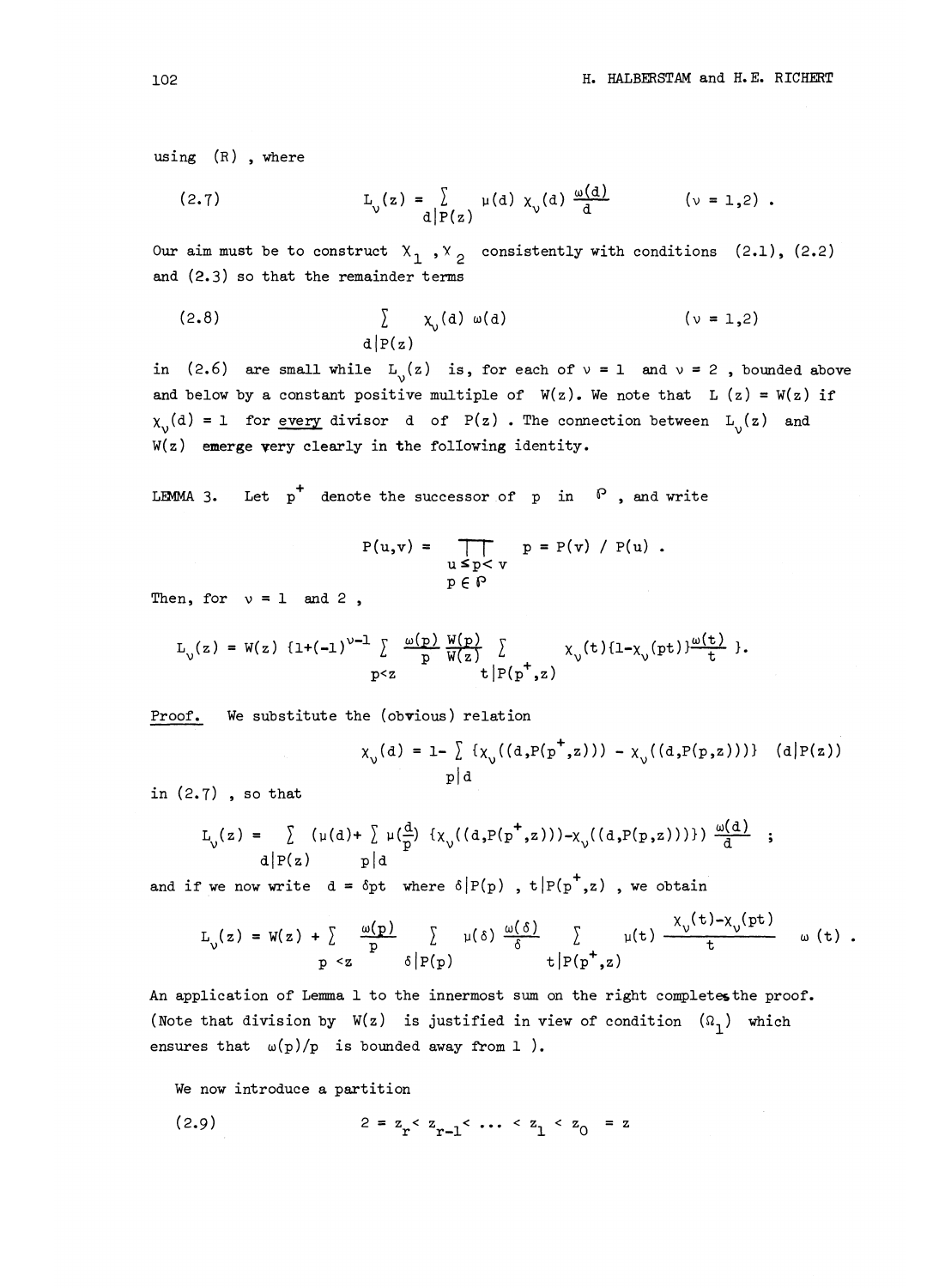of  $[2, z]$  and group the primes of  $P$  that are less than z into sub-sets corresponding to the intervals  $[z_n, z_{n-1})$   $(n=1,2,...,r)$ . Using the obvious fact that

 $W(p) \leq W(z_n)$  if  $z_n \leq p \leq z_{n-1}$ ,

we derive the

COROLLARY.

ROLLARY.  
\n
$$
L_{v}(z) = W(z) \{1+\theta \int_{n=1}^{r} \frac{W(z_{n})}{W(z)} \int_{z_{n} \leq p < z_{n-1}} \frac{\omega(p)}{p} \int_{t | P(p^{+}, z)} \frac{x_{v}(t) \{1-x_{v}(pt)\}}{t} \omega(t) dt
$$

where  $v = 1$  or 2 and  $|\theta| \le 1$ .

There is, as Levin has indicated, considerable latitude in the choice of the functions  $\chi$  (or, what amounts to the same thing, the sets  $\mathcal{B}^{\prime}_{ij}$ ). However, for our present purpose Brun's choice, as modified by Tartakovskij, suffices. Let b be a positive integer. For  $v = 1$  or 2, and each  $n = 1, ..., r$ , put

(2.10) 
$$
\chi_{v}(d) = 1 \quad \text{if} \quad d \mid P(z_{n}, z) \quad \text{and} \quad v(d) \leq 2b - v + 2n - 1
$$

$$
= 0 \quad \text{if} \quad d \mid P(z) \quad \text{otherwise.}^*
$$

Then  $x^1$ ,  $x^2$  obviously satisfy (2.1) and (2.2). To check (2.3), suppose that  $t|P(z_n, z)$  and  $\chi_v(t) = 1$ . Then  $v(t) \le 2b-v+2n-1$  ; if also  $u(t) = (-1)^v = (-1)^{2b-v+2n-2}$ , then  $v(t) = 2b-v+2n-1$  is impossible. Hence  $v(t) < 2b-v+2n-1$ , and so, if  $p < q(t)$  and  $p|P(z)$ ,  $v(pt) \le 2b-v+2n-1$ ; but pt  $|P(z_m, z)|$  for some  $m \le n$ , and it follows that  $\chi_{\nu}(pt) = 1$ . Thus  $\chi_1$ ,  $\chi_2$ satisfy (2.3) too.

Let us now interpret the innermost sum (over  $t$  ) on the right of Lemma 3, Corollary, in the light of the choice (2.10). Here t makes a contribution to the sum only if  $\chi_0(t) = 1$ ,  $\chi_1(pt) = 0$ ; since both, t and pt divide P(z<sub>n</sub>,z), it follows that  $\sqrt{(t)} \leq 2b-\sqrt{2n-1}$  and  $\sqrt{(pt)} > 2b-\sqrt{2n-1}$ , whence  $\sqrt{(t)} = 2b-\sqrt{2n-1}$ . Writing pt = d we have, therefore, that

It is given that

\n
$$
L_{\sqrt{z}}(z) = W(z) \{1 + \theta \sum_{n=1}^{r} \frac{W(z_n)}{W(z)} \sum_{\substack{d \mid P(z_n, z) \\ d \mid P(z_n, z)}} \frac{\omega(d)}{d} \}, \quad |\theta| \leq 1 \qquad (\nu = 1, 2)
$$
\n
$$
\sqrt{d} = 2b - \nu + 2n
$$

•%• In other words, *£•* consists of all divisors d of P(z) with the property that if  $d|P(z_n, z)$  then  $v(d) \leq 2b-v+2n-1$  ( $v(d)$  denotes the number of prime factors of d); thus if  $d \in \mathcal{B}_{\gamma}$ , d has relatively few large prime factors.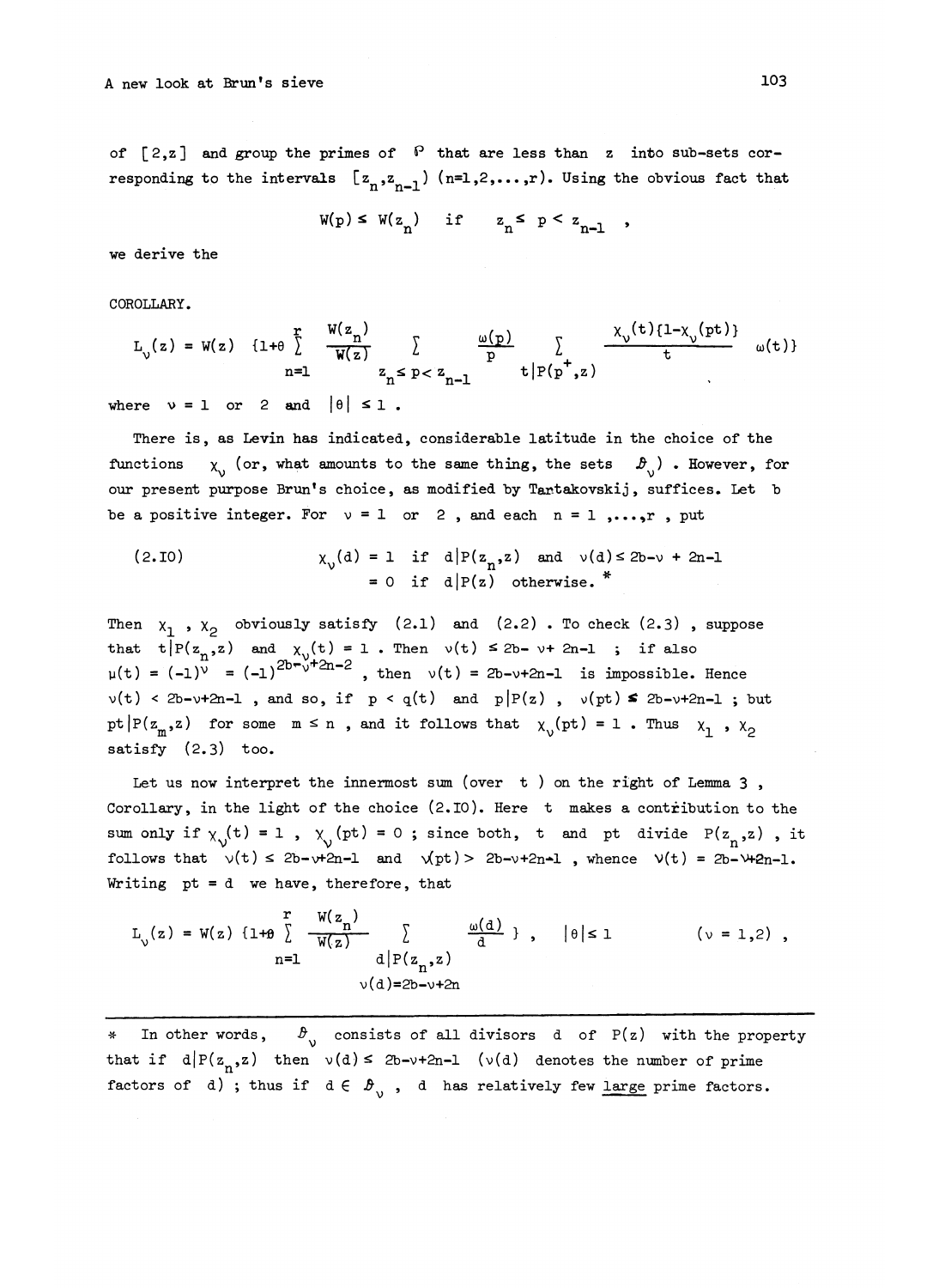and so, by an elementary inequality for elementary symmetric functions (clearly the sum over d is the  $(2b-v+2n)-th$  elementary symmetric function of the arguments  $\omega(p)/p$  ,  $z_{n} \leq p < z$  ) ,

$$
(2.1I) \tL_v(z) = W(z) \{1+\theta \int \limits_{n=1}^{r} \frac{W(z_n)}{W(z)} \frac{1}{(2b-v+2n)!} \left( \int \limits_{z_n \leq p < z} \frac{\omega(p)}{p} \right)^{2b-v+2n}, \quad |\theta| \leq 1;
$$

Also (cf. (2.6) and (2.8) ) a simple combinatorial argument shows that, with our choice (2.10) ,

( 2 - <sup>12</sup>) I X^d) o)(d)^(l^ (.(p))213-^12^ (1^ o)(p))<sup>2</sup> <i|P(z) P<z n=l p<z^ ^(1+A^z))<sup>213</sup>-^<sup>1</sup> ^ (l+A^(z ))<sup>2</sup> n=l n

by  $(\Omega)$ ; and to take the estimations in (2.II) and (2.I2) further we must now choose a convenient partition (2.9).

Let  $\Lambda$  be a real number satisfying  $0 < \Lambda \leq 1$ , and define  $\{z_n\}$  by

(2.13) 
$$
z_r = 2
$$
,  $\log z_n = e^{-n\Lambda} \log z$  (n = 1,2,...,r-1),

where r is chosen so that  $\log z_{r-1} = e^{-(r-1)\Lambda} \log z > \log 2$  but e<sup>-r∧</sup> log z ≤ log 2, in other words, so that

$$
(2.14) \t e^{(r-1)\Lambda} < \frac{\log z}{\log 2} \le e^{r\Lambda}.
$$

Remembering that we may assume z to be sufficiently large, a simple calculation combining  $(2.12)$ ,  $(2.13)$  and  $(2.14)$  shows that

$$
\begin{array}{llll}\n\text{abining} & (2.12) \text{ , } (2.13) \text{ and } (2.14) \text{ shows that} \\
&2b-v+1+\frac{2}{c^{\Lambda}-1} \\
(2.15) & \sum_{d|P(z)}(d) \omega(d) = 0 \ (z \qquad e^{\Lambda}-1) \quad ; \quad v = 1,2 \end{array}.
$$

It remains to deal with  $L_1(z)$ . We shall see that  $\Lambda$  can be chosen in such a way that

(2.16) 
$$
W(z_n)/W(z) \le e^{2n\lambda}
$$
  $(n = 1,2,...,r)$ ;

if we assume  $(2.16)$ , then

$$
\sum_{z_n \leq p < q} \frac{\omega(p)}{p} \leq \sum_{z_n \leq p < z} \log(1 - \frac{\omega(p)}{p})^{-1} = \log \frac{W(z_n)}{W(z)} \leq 2n
$$
\n
$$
z_n \leq p < q \qquad z_n \leq p < z \qquad (n = 1, \dots, r) \quad ,
$$

so that, by (2.11) ,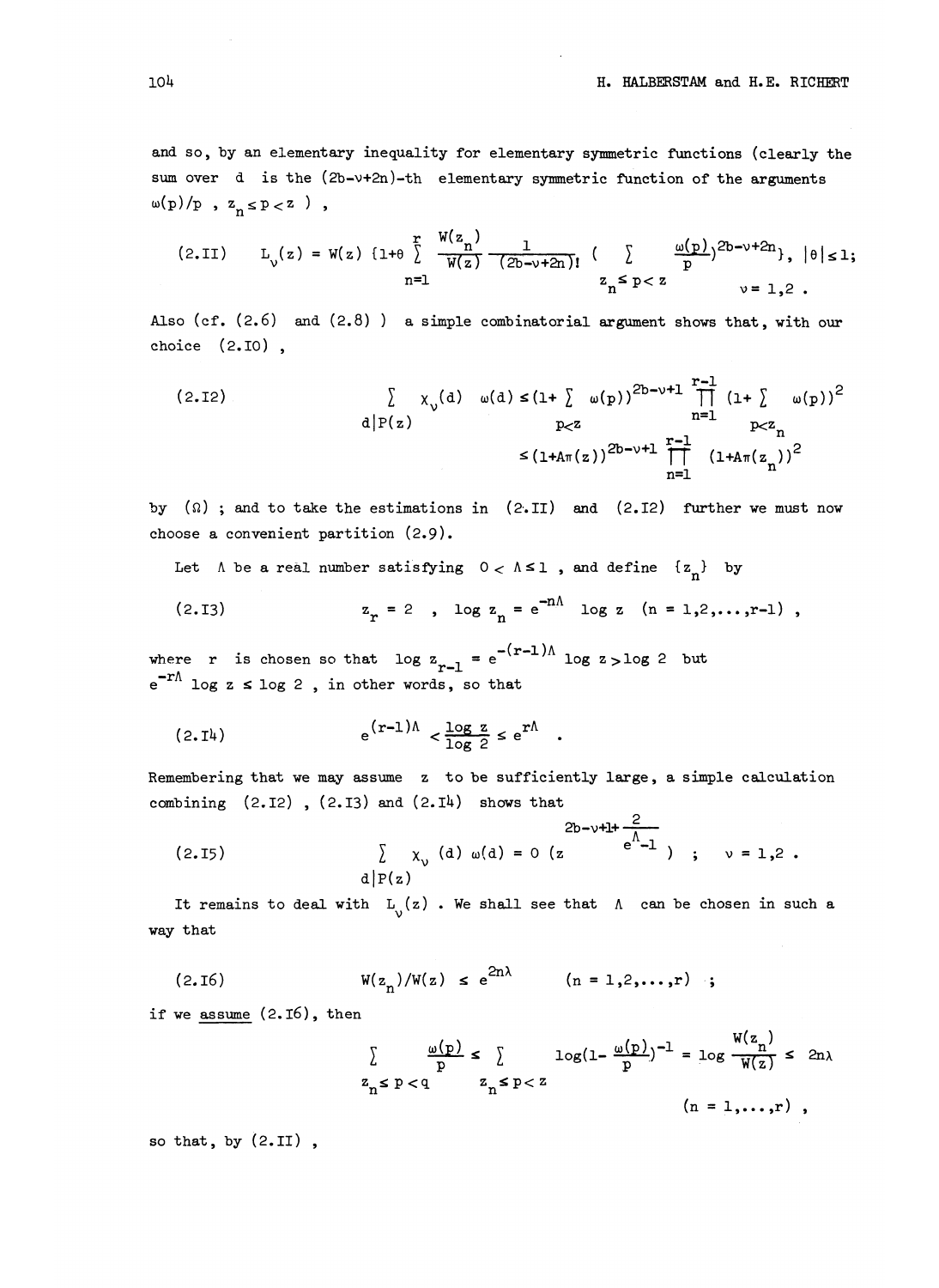$$
L_{v}(z) = W(z) \{1 + \theta \sum_{n=1}^{r} e^{2n\lambda} \frac{(2n\lambda)^{2b-v+2n}}{(2b-v+2n)!} \}, |\theta| \leq 1; v=1,2.
$$

Since  $(2b-v+2n)$  !  $\geq (2n)$  !  $(2n)^{2b-v}$ , the sum on the right is at most

$$
\sum_{n=1}^{r} \lambda^{2b-\nu} \frac{(2n/e)^{2n}}{(2n)!} (\lambda e^{1+\lambda})^{2n} ;
$$

but  $(\text{me}^{-1})^m/m$  ! is a decreasing function of m, so that this sum is, in turn, at<br>  $2e^{-2\lambda^{2b-\nu}} \int_{\lambda}^{\infty} (\lambda e^{1+\lambda})^{2n} = 2\lambda^{2b-\nu+2} \frac{e^{2\lambda}}{1-\lambda^2 e^{2+2\lambda}}$ . most

$$
2e^{-2\lambda}^{2b-\nu}\sum_{n=1}^{\infty}(\lambda e^{1+\lambda})^{2n}=2\lambda^{2b-\nu+2}\frac{e^{2\lambda}}{1-\lambda^2 e^{2+2\lambda}}
$$
.

It follows form this,  $(2.6)$  and  $(2.15)$  that, for  $v = 1.2$ ,

$$
(2.17) \t (-1)^{v} S(\alpha; p, z) \geq (-1)^{v} XW(z) \{1 + \theta 2\lambda^{2b - v + 2} \frac{e^{2\lambda}}{1 - \lambda^{2} e^{2 + 2\lambda}} \} \times 2b - v + 1 + \frac{2}{e^{\lambda} - 1} \},
$$

provided that  $\Lambda$ ,  $0 < \Lambda \leq 1$ , is such that (2.16) is true. (The reader will have noticed that various approximations have been made in the preceding argument which could be improved or avoided, e.g. for small n , if anything were to be gained by it).

We therefore consider (2.16). By a well-known result we deduce from  $(\Omega)$  that

$$
\sum_{\mathbf{y} \leq \mathbf{p} < \mathbf{z}} \frac{\omega(\mathbf{p}) \log \mathbf{p}}{\mathbf{p}} \leq A \left( \log \frac{\mathbf{z}}{\mathbf{w}} + 1 \right) \qquad \text{if} \quad 2 \leq \mathbf{w} \leq \mathbf{z},
$$

and from this we can deduce, using  $(\Omega_1)$ , that

$$
\frac{W(y)}{W(z)} \leq (\frac{\log z}{\log w})^{A} \{1+O(\frac{1}{\log w})\}
$$
 if  $2 \leq w \leq z$ .

Hence

$$
\frac{W(z_n)}{W(z)} \le e^{n\Lambda A} \left(1 + \frac{Be^{n\Lambda}}{\log z}\right) = \exp\{\text{ n}\Lambda + \log(1 + B \frac{e^{n\Lambda}}{\log z})\}, \text{lsnsr}
$$

for some suitable constant  $B$ . By  $(2.14)$ 

$$
\frac{1}{n} \log(1+B \frac{e^{n\Lambda}}{\log z}) \le \frac{1}{r} \log(1+B \frac{e^{r\Lambda}}{\log z})
$$
\n
$$
\le \frac{\Lambda}{\log(\frac{\log z}{\log 2})} \log(1+B \frac{e}{\log 2}) ,
$$